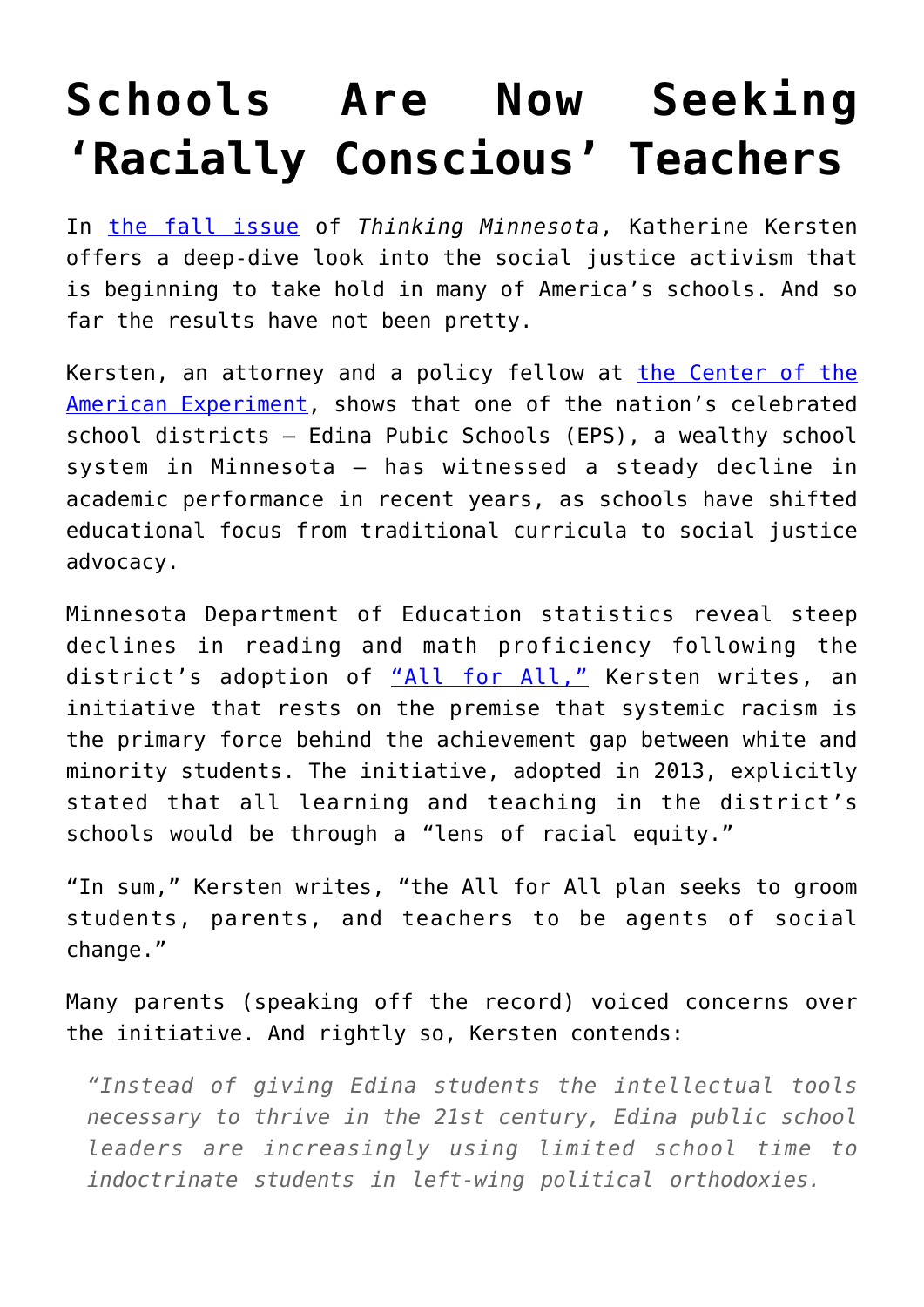*Today, for example, K-2 students at Edina Highlands Elementary School are learning—through the 'Melanin Project'—to focus on skin color and to think of white skin as cause for guilt. 'Equity' is listed as a primary criterion on the district's evaluation for K-5 math curricula.*

*At Edina High School, teachers are haranguing students on 'White Privilege,' and drilling into them that white males oppress and endanger women. In a U.S. Literature and Composition class, 11th-graders are being taught to 'apply marxist [sic], feminist' and 'post-colonial' 'lenses to literature.'*

*In short, in Edina, reading, writing, math and critical thinking skills are taking a backseat to an ideological crusade."*

The district's commitment to social justice goes beyond classroom instruction, it's worth pointing out.

As part of the initiative, the district adopted policies that also changed its hiring practices. It announced that going forward it would "recruit, hire and retain high-quality, **racially conscious** teachers and administrators" (emphasis mine).

What precisely is a "racially conscious" teacher or administrator? That is unclear; but presumably this would be employees and prospective employees who have social activism on their resumes.

This is troubling on multiple levels.

First, such a policy would seem to disadvantage job seekers who are not "racially conscious"-those who are mere educators and are not actively involved in social justice politics.

Second, such a policy could potentially politicize classrooms, marginalizing students and teachers who are skeptical of